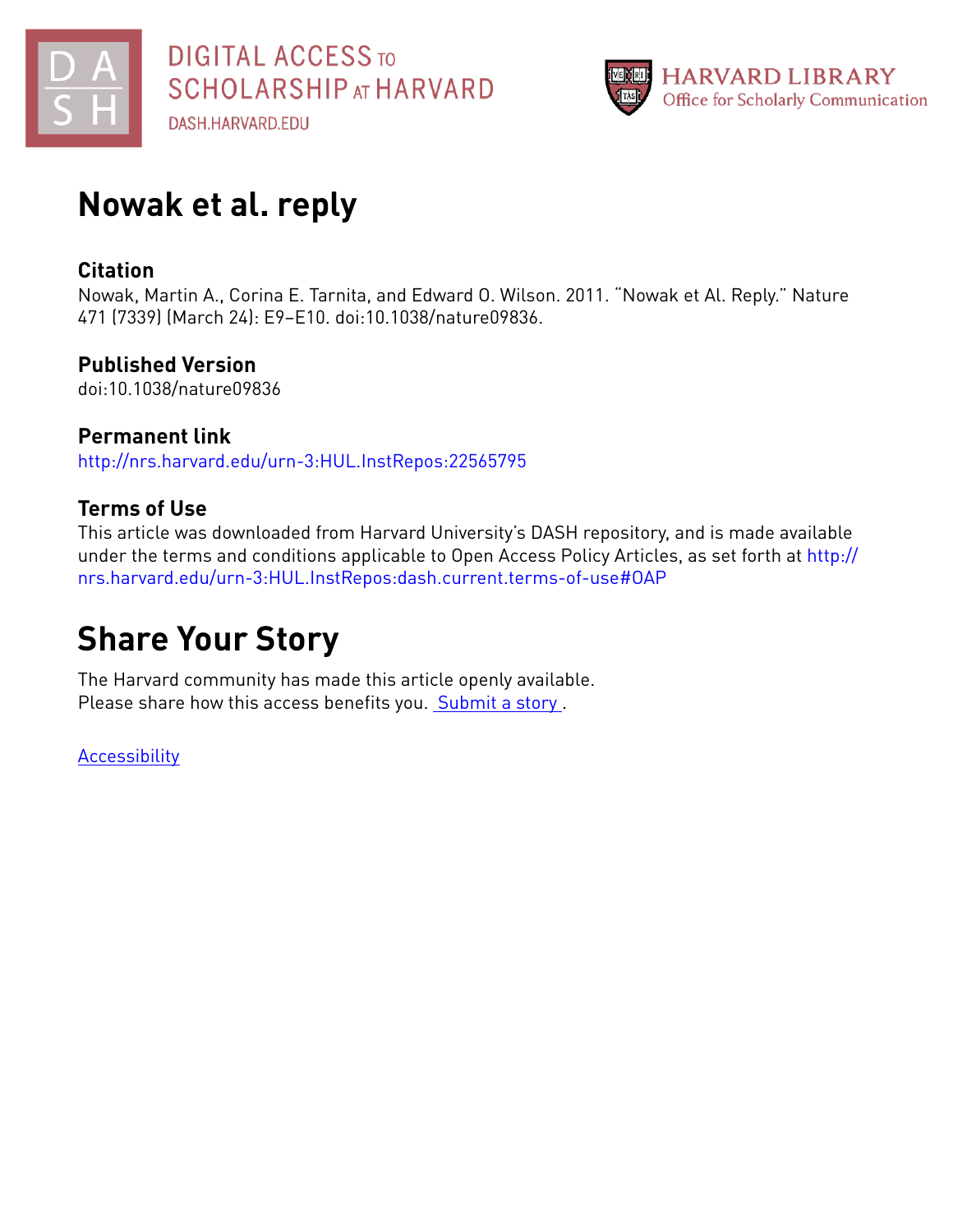### **Nowak et al. reply**

Our paper challenges the dominant role of inclusive fitness theory (IFT) in the study of social evolution<sup>1</sup>. We show that IFT is not a constructive theory that would allow a useful mathematical analysis of evolutionary processes. For studying evolution of cooperation or eusociality we must instead rely on evolutionary game theory or population genetics. The authors of the five letters offer the usual defense of IFT, but do not take into account our new results.

The concept of inclusive fitness assumes that the fitness of individuals can be split into additive components caused by individual actions<sup>2</sup> (Box 1). This approach rests on specific assumptions, which need not hold for any particular evolutionary process. Therefore IFT is not a general description of natural selection.

In part A of our online material we provide a mathematical analysis to prove this point. If there are non-zero selection intensities, or if there are synergistic interactions, or if there is complex population structure, then it is easy to find situations where the fitness values of individuals cannot be partitioned into additive components as needed by IFT. Essentially, IFT requires fitness to be a linear function of individual actions, but a full understanding of social evolution must take into account the nonlinearity inherent in biological systems.

We distinguish between IFT and standard natural selection theory, because the latter does not require fitness to be split into additive components. We have shown that IFT is a proper subset of the standard theory and makes no independent predictions. Any effect of relatedness is fully captured by the standard approach.

Hamilton's rule states that cooperation can evolve if relatedness exceeds the cost to benefit ratio. If cost and benefit are parameters of individual actions then this rule almost never holds<sup>1,3,4</sup>. There are attempts to make Hamilton's rule work by choosing generalized cost and benefit parameters<sup>5</sup>, but these parameters are no longer properties of individual phenotypes. They depend on the entire system including population structure. These extended versions of Hamilton's rule have no explanatory power for theory or experiment<sup>6</sup>.

Neither IFT nor any formulation of Hamilton's rule can deal with evolutionary dynamics7. This fact alone invalidates the claim that IFT "is as general as the genetical theory of natural selection".

Several aspects of our paper are misrepresented in the letters: (i) We do not argue that relatedness is unimportant. Relatedness is an aspect of population structure, which affects evolution<sup>8</sup>. (ii) We do not dispute the importance of kin recognition. Conditional behavior based on kin recognition can be seen as a mechanism for the evolution of cooperation<sup>9</sup>. (iii) Part A of our online material is not a model for evolution of eusociality, but a mathematical framework that demonstrates the limitations of IFT. (iv) Part C of our online material provides a mathematical model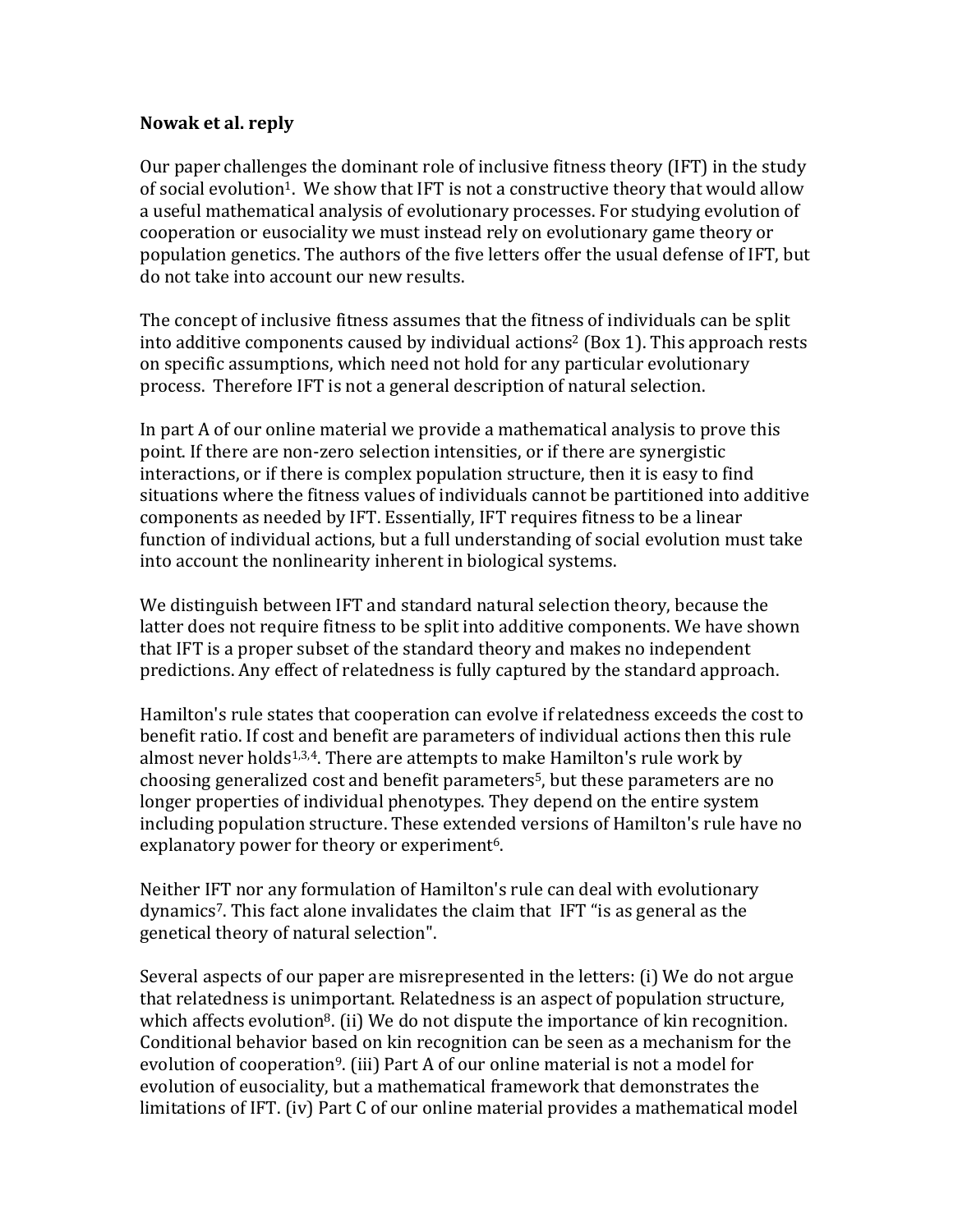for the evolution of eusociality, which makes simple and testable predictions and explains the rarity of the phenomenon. (v) Monogamy and sex ratio manipulation may be important for the evolution of eusociality; such ideas are best tested in the context of the explicit model that we propose.

Abbot et al claim that IFT has been tested in a large number of biological contexts, but this is not the case. We do not know of a single study where an exact inclusive fitness calculation was performed for an animal population and where the results of this calculation were empirically evaluated. Fitting data to generalized versions of Hamilton's rule is not a test of IFT, which is not even needed to derive such rules. The limitations of IFT are also demonstrated by its inability to provide useful calculations for microbial evolution<sup>10,11</sup>.

Herre &Wisclo (H&W) have presented a one-sided account of cases in halictid eusociality, the details of which do not detract in the least from our argument. Halictid bees were not ignored as stated; we cited them three times. Further, communal halictid bees are "social" only in a primitive sense. They occupy a commons-like tunnel but build and defend their own personal cells as solitary bees<sup>12</sup>. H&W point out that the experiments of Wcislo<sup>13</sup> were designed not to allow foraging, tunneling, or guarding, but fail to mention that these behaviors were tested in other experiments14,15.Bees are mass provisioners, as H&W say, and we should have used the phrase "defense and care of young with mass provisioning (bees) or progressive provisioning (others)." We thank H&W for pointing out this lapsus. Primitively eusocial halictids nevertheless devote considerable care to the cells, guarding them and in many cases opening them to clean out waste.

Various authors mention sex ratio theory, which we do not study in our paper. Nevertheless a precise understanding of sex ratio evolution is based on population genetics and does not require IFT.

There is no support for the claim that evolution maximizes inclusive fitness. Nobody has offered a clear mathematical statement explaining what should be maximized and for which process.

Hamilton's work has stimulated much empirical research and has led to many measurements of relatedness. But we have shown that we cannot rely on IFT to describe how interactions among related individuals affect evolution. IFT is neither useful nor necessary to explain the evolution of eusociality or other phenomena.

It is time for the field of social evolution to move beyond the limitations of IFT.

Martin A. Nowak, Corina E. Tarnita, Edward O. Wilson, Harvard University